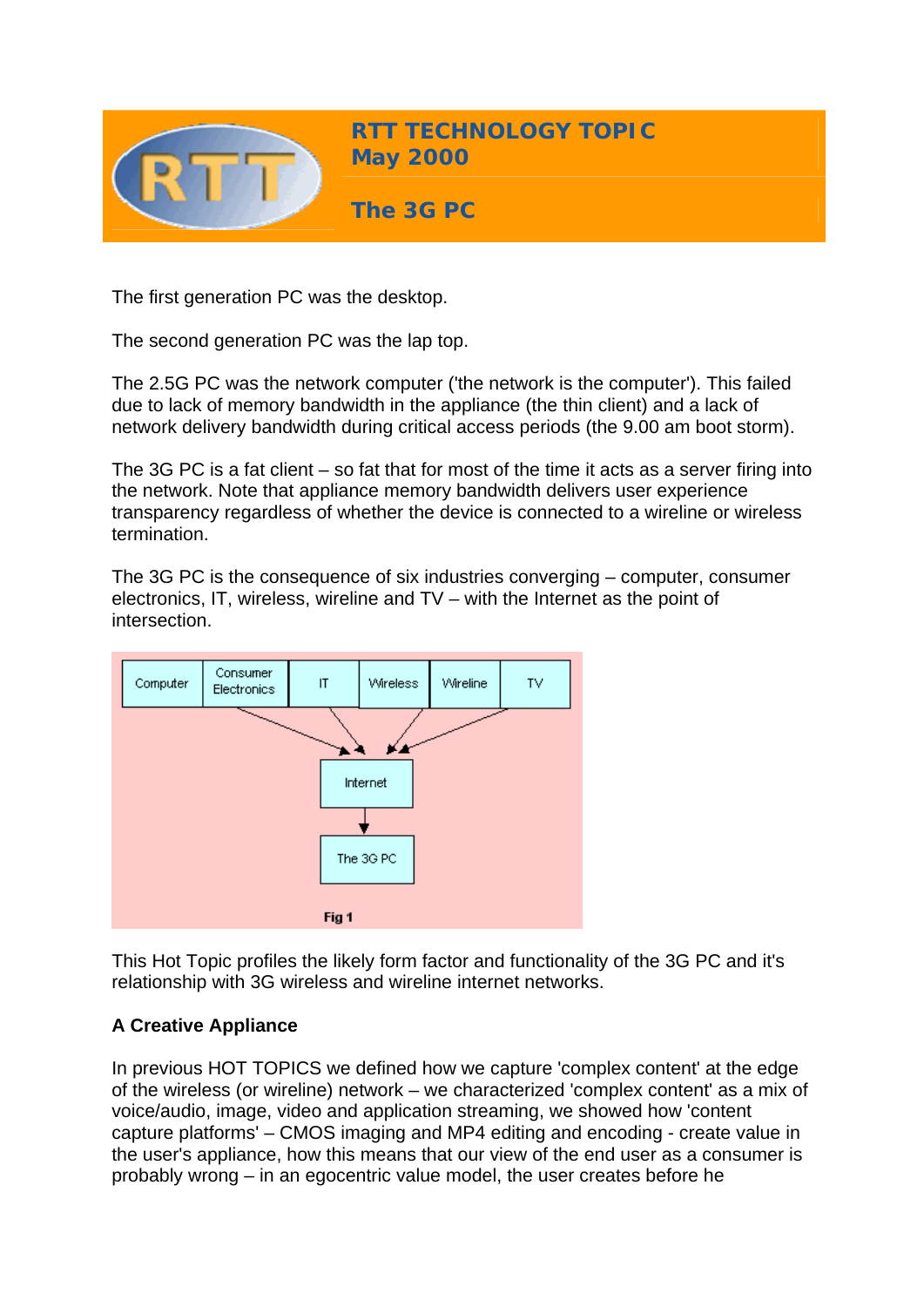consumes, sends before he receives – uplink edge inwards value not network centric edge outwards value. This in turn determines edge device hardware and software design. The input appliance (formerly the phone) is an information creation platform – a 'creative appliance' rather than a 'consumer appliance'. Consumer appliances are passive devices – their value goes down over time (we get bored with consuming). Creative appliances are active devices, their value increases over time (creativity adds value). Creative appliances will form the basis of a new industry – the creative electronics industry which will take value away from the (obsolete) consumer electronics industry. A dominant form factor and functionality will emerge over time to fill the 'creative appliance' product space – this in effect will be the next generation PC. (3G PC)

# **Hardware/Software Form Factor**

This leads us to define a standardised form factor for a 3G 'creative appliance' – an intelligent embedded MP4 based operating system which is network aware, capable of negotiating highly specific QoS access parametrics, an RF platform capable of carrying highly variable rate data across a consistent low error rate channel in a wide area mobility environment, an infrared and/or RF platform for high bit rate local access connectivity and a DSL or VDSL modem for wireline connectivity, a CMOS imaging platform and a 1:1, 4:3 or 16:9 high resolution colour display, a comfortable keyboard to type on (for e-mail and application control) and a smart card to define content ownership rights, access rights and QoS parameters – 'the computer is the network'.



# **3G PC Hardware**

# **Fig 2**

The job of the MP4 encoder is to process audio, images, video, e-mail and applications from the microphone, CMOS imager and keyboard together with security context, authorisation, proof of provenance (proof of content ownership) and QoS parameters from the smart card (SIM/USIM).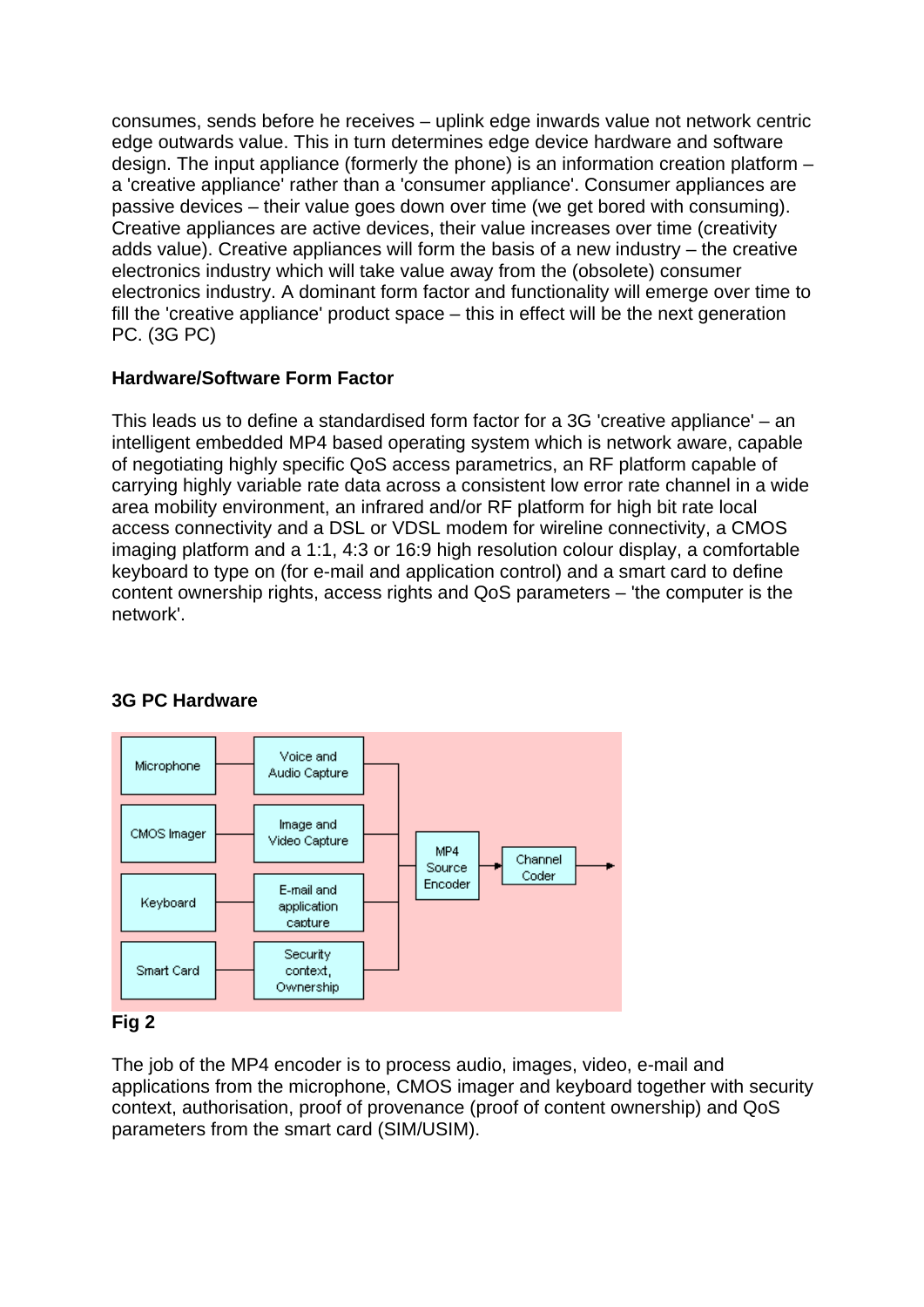### **3G PC Software**

The standardised hardware footprint will use standardised software (Doors 2010 – the open door standard).

The embedded application O/S will manage each of the 4 input information streams for presentation to the MP4 compression engine (source encoder).

The output from the coder will be one or more variable bit streams which contain compressed versions of the original input information. Note: you may have to encrypt **after** compression to maintain compression efficiency.

# **3G PC Connectivity**

The creative appliance needs local area **and** wide area connectivity – the connectivity needs to preserve the integrity and value of complex content delivered into and out of the network.

This implies that we need to determine a methodology by which we can quantify 'content value'. Content value is in practice a product of content complexity – in effect, information density but using defined quality parameters – audio fidelity, image and video resolution, contrast and colour depth, application latency and integrity. If we compromise content quality we compromise content value – analogous to damaging a painting sent by post.

The variable rate bit stream (or bit streams if separately multiplexed in the MP4 encoder) have various quality of service requirements which need to be defined and possibly re-defined as the session proceeds. Note that a session might typically start as a simplex (one way) send. If the receiver responds, the session becomes interactive and QoS requirements such as end to end delay and jitter (delay variability) become substantially more important. There may also be a security and ownership context associated with the session and various other functional parameters – server queue priority for example. Note that the session will probably require access to parallel web content (locally stored in the appliance).

The QoS parameters effectively form the basis of a session specific service level agreement which establishes maximum and minimum throughput and latency jitter and defines any changes that need to be made to the content - for example re-sizing 4:3 images to fit into a 16:9 display form factor or matching latency parameters to memory buffer constraints.

This implies that the application needs to be network aware, ie have knowledge of available network resources in terms of memory and delivery bandwidth and bandwidth quality parameters.

It is the embedded O/S of the creative appliance that needs to perform this function – note the functional commonality across a number of access platforms – set top box, ADSL/VDSL modem or wireless device.

The challenge for wireless (infrared or RF local connectivity or RF wide area